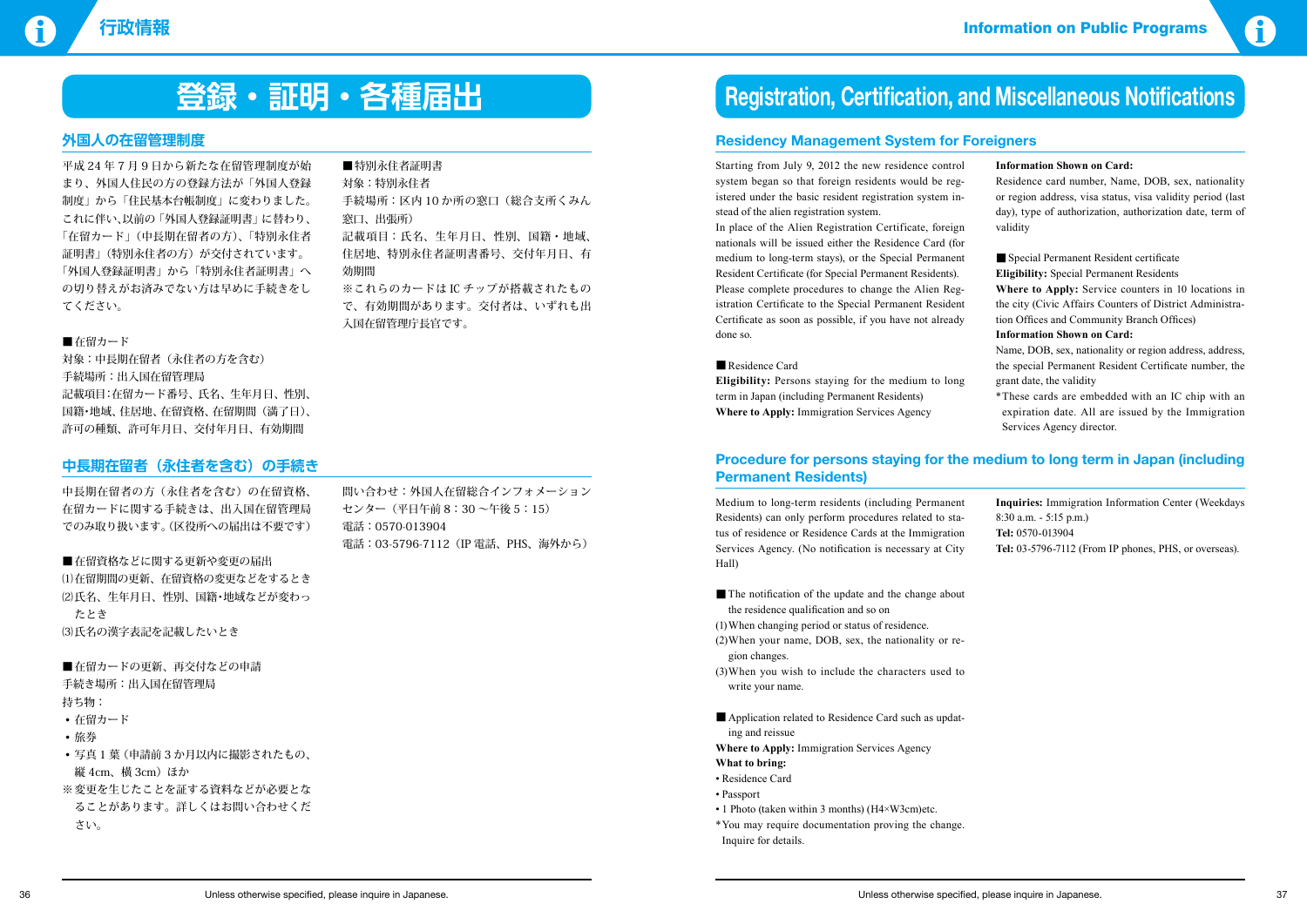# **行政情報** Information on Public Programs



# **特別永住者の手続き**

特別永住者の方の手続きは、区内 10 か所の窓口(総 合支所くみん窓口、出張所)で取り扱います。

- ■特別永住許可を受けたいとき(出生などから 60 日以内に申請)
- 持ち物:
- (1)申請するとき
- 特別永住許可申請書(窓口でお渡しします)
- 本邦で出生したことを証明する書類ほか
- (2)受領するとき
- • 交付予定通知書(決定時にお渡しします)

特別永住許可、特別永住者証明書に関する手続き は、申請時と受領時の 2 回、窓口にお越しいただ く必要があります。即日の交付はできません。申 請から交付まで、おおむね 2 ~ 3 週間かかります。 交付の際、窓口に来庁することが著しい支障があ る場合に限り、郵送での交付ができます。申請に は理由書、送付用封筒及び切手 (624円分)が必 要です。詳しくはお問合せください。

- ■「氏名、生年月日、性別、国籍・地域」が変更と なったとき
- 持ち物:
- (1)申請するとき
- 有効な旅券(旅券を提示することができない場 合は理由書)
- • 特別永住者証明書
- 写真1葉(申請前3か月以内に撮影したもの、 縦 4cm、横 3cm)
- • 変更を生じたことを証する資料

- • 交付予定通知書(申請時にお渡しします)
- • 特別永住者証明書
- ■有効期間を更新するとき
- ■著しいき損、汚損、IC の記録がき損したとき

特別永住許可に関する申請

- (1)申請するとき
- 有効な旅券(旅券を提示することができない場 合は理由書)
- 写真1葉(申請前3か月以内に撮影したもの、 縦 4cm、横 3cm)
- • 遺失届出証明書
- • 盗難届出証明書
- • り災証明書
- (2)受領するとき
- • 交付予定通知書(申請時にお渡しします)
- 交換を希望するとき
- 持ち物:
- (1)申請するとき
- 有効な旅券(旅券を提示することができない場 合は理由書)
- • 特別永住者証明書
- 
- 写真1葉(申請前3か月以内に撮影したもの、 縦 4cm、横 3cm)
- (2)受領するとき
- • 交付予定通知書(申請時にお渡しします)
- • 特別永住者証明書
- 交付手数料 1,600円 (収入印紙)

特別永住者証明書に関する手続き

■「みなし特別永住者証明書」(旧・外国人登録証 明書)からの切り替えのとき 持ち物: (1)申請のとき • 有効な旅券(旅券を提示することができない場 合は理由書) • 外国人登録証明書

例:有効な旅券、国籍取得証明書など、韓国家族 関係登録簿に基づく登録事項別証明書、出生届の 追完届証明書、氏名などを変更したことによる確 定判決書など

(2)受領するとき

- 持ち物:
- (1)申請するとき
- 有効な旅券(旅券を提示することができない場 合は理由書)
- • 特別永住者証明書
- 写真1葉(申請前3か月以内に撮影したもの、 縦 4cm、横 3cm)
- (2)受領するとき
- • 交付予定通知書(申請時にお渡しします)
- • 特別永住者証明書

■紛失、盗難、減失したとき

持ち物:

■ When requesting special permanent residence status (apply within 60 days of birth, etc.).

# **Special Permanent Resident Procedure**

- When changing name, DOB, sex, nationality or region
- **What to bring:**
- (1) When applying
- An active passport (or documented reason if unable to submit passport)
- • Special Permanent Resident Certificate
- 1 Photo (taken within 3 months) ( $H4 \times W3$ cm) etc.
- Documentation proving change

Procedures for Special Permanent Residents can be performed at service counters in 10 locations in the city (Civic Affairs Counters of District Administration Offices and Community Branch Offices).

- (2) When receiving
- • Notification of Scheduled Issuance (Sent by postal mail when determined.)
- • Special Permanent Resident Certificate
- When updating effective period.
- When the card is severely damaged or defaced, or
- An active passport (or documented reason if unable to submit passport)
- • Special Permanent Resident Certificate
- 1 Photo (taken within 3 months) ( $H4 \times W3$ cm) etc.

Procedures related to Special Permanent Residence permission or Special Permanent Resident Certificates require you to come two times, once to apply and once to receive. Same-day issuance is not possible. Two to three weeks may be required between application and issuance.

- • Notification of Scheduled Issuance (Sent by postal mail when determined)
- • Special Permanent Resident Certificate
- When lost, stolen on damaged

- An active passport (or documented reason if unable to submit passport)
- 1 Photo (taken within 3 months) (H4×W3cm) etc.
- • Certificate of loss notification
- Certificate of theft notification
- • Certificate of damage
- (2) When receiving
- • Notification of Scheduled Issuance (Sent by postal mail when determined)
- When requesting replacement

When your certificate is ready for issue, it can be mailed only if you have significant difficulty in coming to the service counter. You must include a Reason Form with your application, as well as an envelope with postage (for ¥624). Please call for more information.

**Application related to Special Permanent Residence Status**

#### **What to bring:**

- (1) When applying
- • Special Permanent Resident Application From (available at service counter).
- Documentation proving birth in Japan, etc.
- (2) When receiving
- • Notification of Scheduled Issuance (Sent by postal mail when determined)

#### **Applications for Special Permanent Resident Certificate**

E.g.: Active passport, certification of nationality or other registration certificate based on Korean Family Relationship Registration, certificate of addition to birth notification, name or other change confirmation certification, etc.

the IC records are damaged.

### **What to bring:**

(1) When applying

#### (2) When receiving

#### **What to bring:**

#### (1) When applying

### **What to bring:**

- (1) When applying
- An active passport (or documented reason if unable to submit passport)
- • Special Permanent Resident Certificate
- 1 Photo (taken within 3 months) (H4×W3cm) etc.
- (2) When receiving
- • Notification of Scheduled Issuance (Sent by postal mail when determined)
- • Special Permanent Resident Certificate
- Fee for issuance ¥1,600 (payment stamp)
- When changing from a Special Permanent Resident Certificate equivalent (old Alien Registration Certificate)

#### **What to bring:**

- (1) When applying
- An active passport (or documented reason if unable to submit passport)
- Alien Registration Certificate
- 1 Photo (taken within 3 months) (H4×W3cm) etc.
- (2) When receiving
- Notification of Scheduled Issuance (Sent by postal mail when determined)
- • Alien Registration Certificate
- Inquire for details.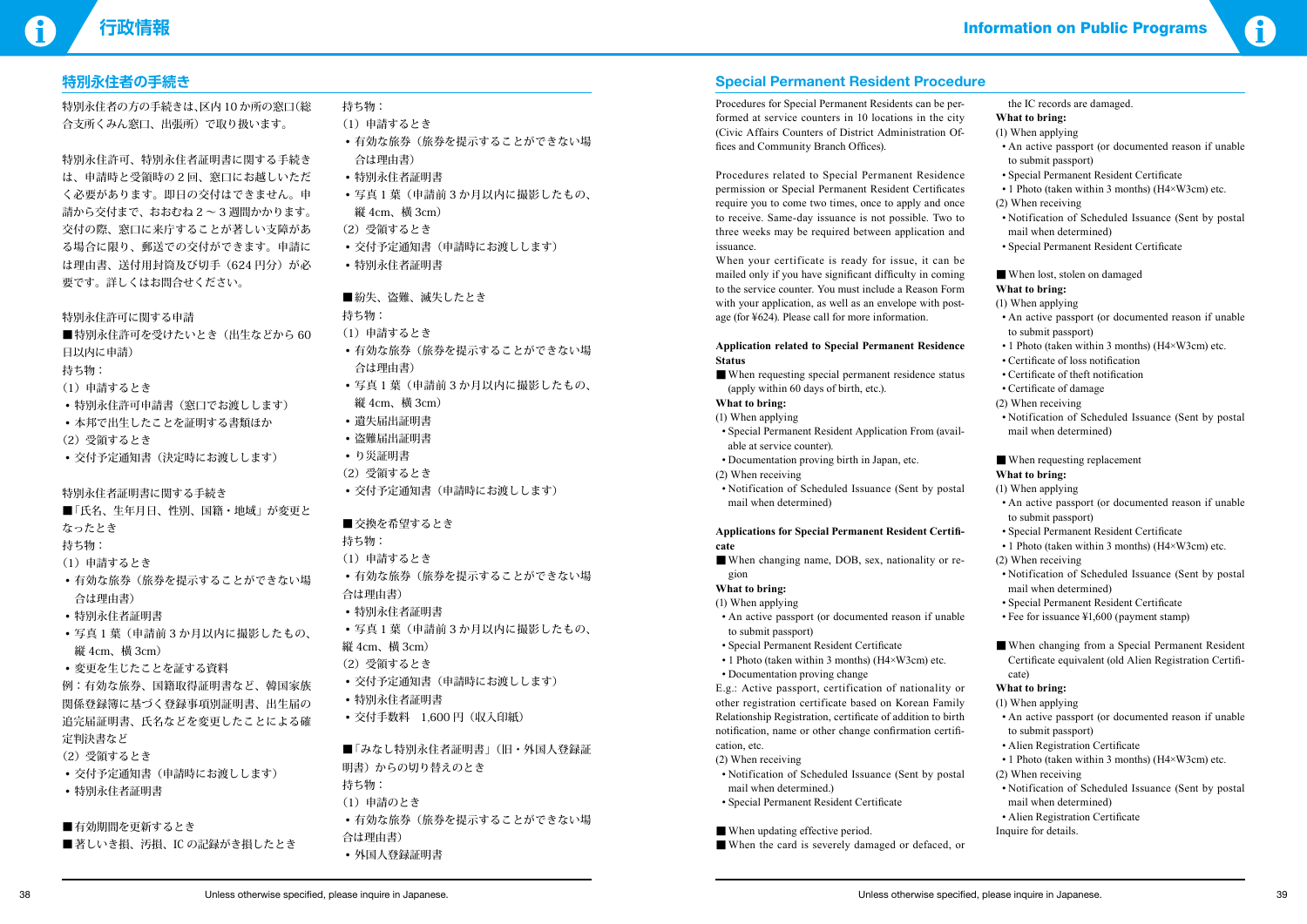| •写真1葉(申請前3か月以内に撮影したもの、 |
|------------------------|
| 縦 4cm、横 3cm)           |
| (2) 受領のとき              |
| • 交付予定通知書(申請時にお渡しします)  |



• 外国人登録証明書 詳しくは、お問い合わせください。 問い合わせ:住民記録・戸籍課 住民記録担当 電話:03-5432-2236

# **外国人の住民登録**

- ■住民登録は、国民健康保険、国民年金などに関 する事務の基礎となるものです。届出期間内(異 動から14日以内)に必ずお届出ください。
- ■住所に関する届出の際に、在留カード、特別永 住者証明書を提出することにより、出入国在留 管理局への住居地届を兼ねることとなります。 お届出の際は異動される方全員分のカードをお 持ちください。
- 他の区市町村や国外から世田谷区に引っ越して きた際は、「転入届」が必要です。
- 他の区市町村や国外へ引っ越す際は、「転出届」 が必要です。他の市区町村へ引っ越す方は、「転 出届」の際に発行した「転出証明書」を引っ越 し先の自治体へ必ずお持ちください。「転出証明 書」がないと、「転入届」ができませんのでご注 意ください。
- • 世田谷区内でお引っ越しをした際は、「転居届」 が必要です。
- 住所に関する届出は、区内10か所の窓口(総 合支所くみん窓口、出張所(P.24))で取り扱っ ています。
- 同一世帯の方以外が本人に代わり申請する場合 は、本人自筆の委任状が必要です。詳しくは P.42 をご覧ください。
- ※住所に関する各種届出について、詳しくは P.40 ~をご覧ください。
- ※ 住民票の写しの交付などについては P.42 ~をご 覧ください。
- ※印鑑登録については P.48 ~をご覧ください。

- ■入国時の住所の届出(入国して最初に住み始め るとき) 持ち物:後述A、異動者全員分のパスポート、家 族で転入する場合は婚姻出生など家族関係を証明 する書類及びその訳文(訳者氏名の記載があるも の。※自身で訳したものでも可) 期限:入国から14日以内 郵送届出:不可
- ■転入届(他の区市町村から世田谷区に引っ越し てきたとき)

■転出届(世田谷区から他の区市町村や国外に引っ 越すとき) 持ち物:届出人の在留カードまたは特別永住者証 明書、後述D、E 、G 期限:引越しの14日前から 郵送届出:可

■転居届(世田谷区内で引っ越したとき) 持ち物:後述A、B、C、D、E、G 期限:住み始めてから14日以内 郵送届出:不可

#### ■世帯変更届出

問い合わせ:住民記録・戸籍課 住民記録 電話:03-5432-2236

# **外国人の方の住所変更の手続き**

持ち物:後述A、B、C、F、前住所地の役所が 発行した転出証明書・国民健康保険に加入する方 で、国民健康保険に加入している世帯に転入する ことにより、世帯主が変更になる場合は、その世 帯全員の国民健康保険証・介護認定を受けている 方は、前住所地などの役所が発行した介護受給資 格証明書(お持ちの方のみ) 期限:住み始めてから14日以内 郵送届出:不可

- The resident registration is the basis of the office work concerning the National Health Insurance, the national pension and so on. Notify within 14 days.
- ■ By submitting a residence card or a Special Permanent Resident Certificate when filing notification concerning your address, it also serves as notification to the Immigration Services Agency. In case of notification about the address, have a card of being transferred for all of the one without forgetting it.
- If you move into Setagaya City from another municipality or from another country, you must file notification of moving into the city.
- When moving out of the city or overseas, you will require a moving out notification. When you move to another municipality, be sure to take with you the certificate of moving out issued when filing the notification of moving out and submit it to the municipal office of your new address. Please be aware that you cannot complete moving in procedures without a moving out certificate.
- When moving within Setagaya, you must complete

- ・世帯主が変わったとき
- ・世帯を分けたとき ・世帯を一緒にしたとき 持ち物:届出人の在留カードまたは特別 永住者証明書・後述D、E、G 期限:変更してから14日以内 郵送届出:不可

**Inquiries:** Resident Registration Section, Resident and Family Registration Division (*Juminkiroku / Koseki-ka,* 

*Juminkiroku-tanto*) **Tel:** 03-5432-2236

# **Resident Registration for foreigners**

■ Entry into Japan (applicant begins life in Japan) **What to bring:** 

- Moving out of the city (to another city, town, or village in Japan or overseas)
- **What to bring:**
- The residence card or special permanent resident certificate of the person notified
- Items D, E, G

■ Address change (in the city) **What to bring:** Items A, B, C, D, E, G **Deadline:** within fourteen days after moving into your new residence. **Application by post:** Not allowed

- Changes in household
- Change of head of household
- Household is divided
- Households are combined

address change notification procedures.

- The notification about the address will be handled at service counters in 10 locations in the city (Civic Affairs Counters of District Administration Offices and Community Branch Offices (p. 25)).
- When a person other than a member of the same household applies on behalf of the applicant himself/herself, a proxy letter written by the applicant himself/herself is necessary. For more information, please read p. 43.
- \*Refer to p.  $41\sim$  concerning the various notification procedures related to registering your address.
- \*Refer to p.  $43\sim$  concerning the issue of the resident record copies.
- \*Refer to p.  $49\sim$  concerning seal registration.

**Inquiries:** Resident Registration Section, Resident and Family Registration Division (*Juminkiroku / Koseki-ka, Juminkiroku*) **Tel:** 03-5432-2236

# **Address change procedure for foreign residents**

- Item A
- Passports for all new residents
- When moving in as a family, you must provide original and translated documents proving your familial relationship through marriage or birth; must also include the name of the translator. You may also submit your own translations of these documents. **Deadline:** notify within fourteen days **Application by post:** Not allowed
- Moving into the city (from another city, town or village in Japan)
- **What to bring:**
- $\bullet$  Items A, B, C, F
- The change of address certificate the municipal office of your previous residence issued
- Individuals enrolling in the National Health Insurance scheme become members of a household enrolled in the National Health Insurance, resulting in a change of the head of the household: National Health Insurance cards of all household members
- • Individuals certified for long-term care: Long-term Care Insurance card municipal office of your previous residence, etc. issued (for all enrollees in the household)

**Deadline:** within fourteen days after moving into your new residence.

**Application by post:** Not allowed

**Deadline:** about fourteen days ahead of move **Application by post:** Allowed

#### **What to bring:**

- The residence card or special permanent resident certificate of the person notified
- Items D, E, G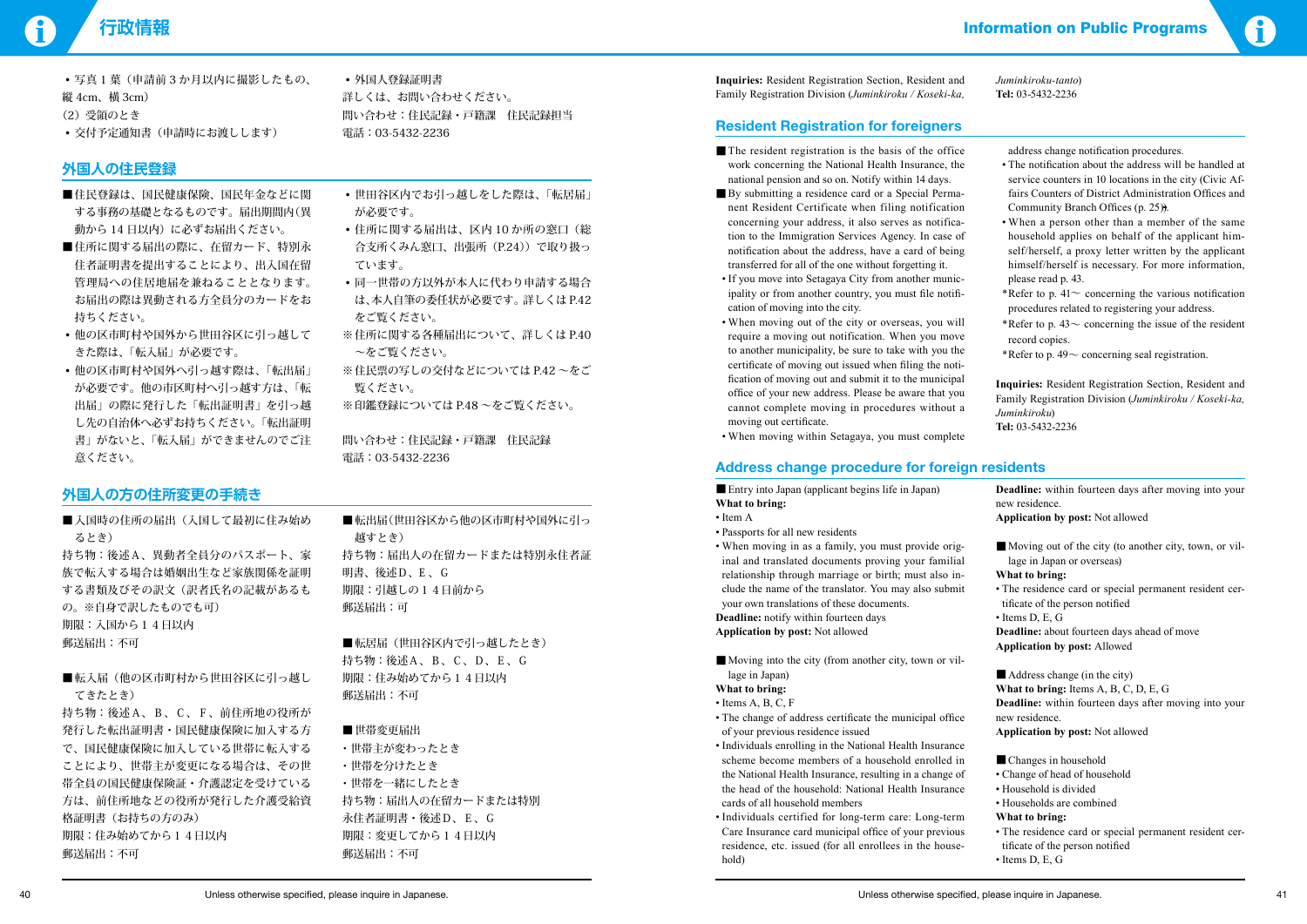手続きの際は、該当する以下の書類をお持ちくだ さい。

# **行政情報** Information on Public Programs



- A 在留カードまたは特別永住者証明書(異動者全 員分)
- B マイナンバーカード(個人番号カード)(お持 ちの方全員分)
- C 住民基本台帳カード(お持ちの方全員分)
- D 国民健康保険証(加入者全員分)
- E 後期高齢者医療制度被保険者証(お持ちの方の み)
- F 後期高齢者医療制度の負担区分証明書(お持ち の方のみ)
- G 介護保険被保険者証または資格者証(お持ちの 方のみ)

### **転入届などの委任状(例)**

- ※ 委任するご本人が、必ず記入してください。記 入は黒色のボールペン等(消えないもの)でお 願いします。
- ※代理人の本人確認資料(マイナンバーカード・ 運転免許証・健康保険証など)を必ずお持ちく ださい。
- ※外国語で記入する場合は、必ず日本語訳文を添 付してください。
- ※詳しくは窓口にお問い合わせください。

- ■居住等を証明する書類として、住民票をとるこ とができます。
- ■証明書は本人あるいは同一世帯員が申請をすれ ば交付されます。その他の方が申請する場合は、 本人自筆の委任状が必要です。(P.46 参照)
- ■また、窓口にてご本人確認を行いますので、在 留カード、特別永住者証明書、運転免許証など の日本の官公署が発行した証明書をお持ちくだ さい。
- ※ 委任状は便せんまたは A4 程度の白紙に委任者 本人が記入してください。
- ※ 委任状が外国語の場合は、必ず日本語の翻訳文 を添付してください。
- 詳しくは窓口にお問い合わせください。

■住民票の写し(除住民票) 住民票に記録されている事項を記載したもの 手数料:1 通 300 円 窓口:区内 10 か所の窓口(総合支所くみん窓口、 出張所) 郵送申請:可 ■住民票の記載事項証明書 ■ 不在住証明書 住民票に記載されている事項に関する証明書 手数料:1 通 300 円 窓口:区内 10 か所の窓口(総合支所くみん窓口、 出張所) 郵送申請:可

# **住民登録に関する証明書の種類**

# **Deadline:** within fourteen days after the changes

Whenever you come in to complete procedures, bring the following documents that apply to your situation with you:

- You can have the Juminhyo (Resident Record Copies) issued as an official document that confirms your address, etc.
- Certificates can be issued either to the applicant or to a member of the household. If anyone else wishes to apply on behalf of the applicant, he or she must bring a Power of Attorney Letter written by the applicant. Refer to p. 47.
- In addition, the applicant must bring a publicly-issued ID such as the Residence Card, Special Permanent Resident Certificate, driver's license, etc., as proof of identity.
- \*The Power of Attorney Letter should be written on letter paper or A4 size white paper by the applicant himself/herself.
- \* If the Power of Attorney Letter is in a foreign language, you must attach a Japanese translation. Inquire for details.
- A Residence Card, or Special Permanent Resident Certificate (for all relocating individuals)
- B Individual Number Card (for all holding individuals)
- C Basic Resident Registration Card (for all holding individuals)
- D National Health Insurance Card (for all enrollees in the household)
- E Medical Care System for Older Senior Citizens Card (those who have a valid card only)
- F Certificate of Personal Contribution Amount for Medical Care System for Older Senior Citizens (only if you have one)
- G Long-term Care Insurance Card or Certificate of Eligibility (those with a valid card only)

#### **Power of Attorney Letter for Moving In**

- \* The applicant must complete the document in indelible black ink (ballpoint pen, etc.).
- \* Please be sure to bring agent's person himself confirmation material (Individual Number Card, Driver's license and Health Insurance Card).
- \* When it's being filled out in a foreign language, please be sure to attach a Japanese translation.
- \* Please inquire for details.

# (例) 委 任 状 **Deadline**: which barteen days arter the enanges (Sample) 委 任 状 年 月 日 世田谷区長 あて (委任者) 住所 世田谷区 **氏名 しゅうしょう しんしょう しんしゃく しんしゃく しんしゃく しんしゃく しんしゃく しんしゃく しんしゃくん しんしゃくん しんしゃくん しんしゃくん しんしゃくん しんしゃくん しんしゃくん しんしゃくん しんしゃくん しんしゃくん しんしゃくん しんしゃくん しんしゃくん しんしゃくん しんしゃくん** 私は下記の者を代理人として(注)の権限を委任します。 (1) 引越しをする人 (した人) \*全員の氏名を記入して下さい (2) 引越しをする日 年 月 日 (した日) (3) 引越し前の住所 引越し前の世帯主 (4) 引越し後の住所 引越し後の世帯主 (5) 電話番号(平日昼間の連絡先) (代理人) 住 所 氏 名 生年月日 年 月 日 (注)内容により「転入届出」「転居届出」「転出届出」などと

記入してください。

# **Type of Certificate (related to Resident Registration)**

| (Sample)                                                                                                    |  |
|-------------------------------------------------------------------------------------------------------------|--|
| Power of Attorney Letter                                                                                    |  |
| Date:                                                                                                       |  |
|                                                                                                             |  |
| To: Mayor of Setagaya City                                                                                  |  |
| Applicant:                                                                                                  |  |
| , Setagaya-ku                                                                                               |  |
|                                                                                                             |  |
| As the proxy of the person noted below, I delegate the rights to<br>complete procedures of $\_\_\_\_\_\$ *. |  |
| (1) The person who moves                                                                                    |  |
| (has moved)                                                                                                 |  |
| Note: Please enter the name of all.                                                                         |  |
|                                                                                                             |  |
| (have moved)                                                                                                |  |
|                                                                                                             |  |
| Head of household before moving                                                                             |  |
|                                                                                                             |  |
|                                                                                                             |  |
| (5) Phone number (weekday daytime)                                                                          |  |
|                                                                                                             |  |
| (Proxy)                                                                                                     |  |
|                                                                                                             |  |
| Name: $\qquad \qquad$                                                                                       |  |
|                                                                                                             |  |
|                                                                                                             |  |

\* Please write "Notification of moving into the city," "Notification of moving within the city" or "Notification of moving out of the city," depending on your circumstances.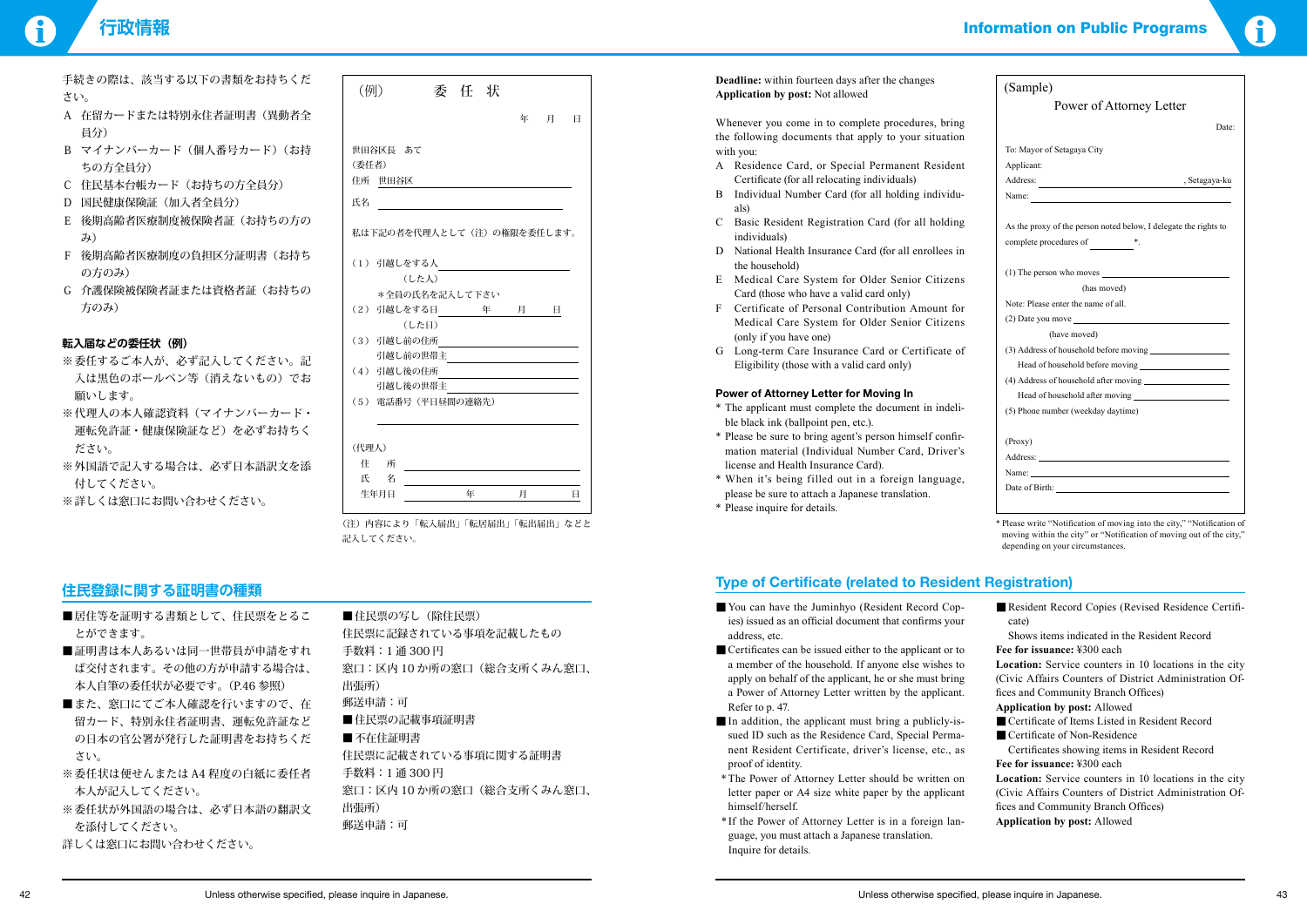- • 氏名
- • 生年月日
- • 性別
- • 住所
- • 世帯主の氏名
- • 続柄
- • 転入届出の年月日
- • 前住所
- 住民票コード
- マイナンバー (個人番号)

#### ■外国人特有の項目



## **住民票に記載される項目**

住民票には下記の項目が記載されます(平成 24 年 7 月 9 日以降の情報が記載されます)。

#### ■日本人と外国人の共通項目

- 新たに通称を申し出る際は「通称を社会的に使 用していることが確認できる資料」を複数点持 参の上、区内 10 か所の窓口(総合支所くみん 窓口、出張所)で申出が必要です。
- ※ 通称を社会的に使用していることが確認できる 資料の例:通称が記載された有効な旅券、運転 免許証、社会保険証、学生証、社員証、通帳、 クレジットカードなど(名刺や手紙は対象とな りません)。
- ※以前の外国人登録証明書に記載されていた「通 称名」は在留カード、特別永住者証明書には記 載されません。
- ■前住所、外国人住民となった日
- 平成 24年7月9日 (法施行日)以前から世田 谷区に外国人登録していた方は、前住所欄は記 載されません。外国人住民となった日は平成 24 年7月9日 (法施行日) が記載されます。平成 24 年 7 月 9 日以降に区外から世田谷区に引っ 越してきた場合は、従前の住所と世田谷区に住 み始めた日が記載されます。
- ■続柄
- (1)中長期在留者など
- 外国人住民となった日
- • 国籍・地域
- • 通称
- 中長期在留者などである旨
- 在留カードなどに記載されている在留資格
- • 在留期間
- • 在留期間満了の日
- 在留カードなどの番号
- (2)特別永住者
- 外国人住民となった日
- • 国籍・地域
- • 通称
- • 特別永住者である旨
- • 特別永住者証明書の番号
- (3)出生、または国籍喪失から 60 日以内の方
- 外国人住民となった日
- • 通称
- • 出生による経過滞在者または国籍喪失による経 過滞在者である旨
- ※住民票に記載される項目は平成 24年7月9日 以降の情報に限られます。施行時における前住 所は記載されません。
- ※以前の外国人登録原票記載事項証明書と比較し て記載される項目が少なくなりました。

### ■住民票に記載される氏名

 住民票に記載される氏名は、アルファベット表 記を原則としていますが、漢字圏の国籍・地域 の方は漢字表記を併記することができます。

 ご自身の漢字氏名が外国人登録原票において、 簡体字または繁体字で登録されていた場合は、 法務省が定めた対応する正字に置き換えて記載 され、これが住民票の氏名となっています。

### ■通称

 以前の外国人登録制度で「通称名」の記載があっ た方については、原則として通称欄に「通称」 が記載されます。また、「通称の記載及び削除に 関する事項:通称を記載した市区町村名、通称 を記載した年月日(平成 24 年 7 月 9 日)」 が住 民票の備考欄に記載されました。

- Items common to Japanese and foreign residents
- • Name
- • DOB
- •Sex
- •Address
- • Name of head of household
- •Relationship to head of household
- Date of moving in notification
- Previous address
- •Resident Record code
- • Individual Number

 世帯主との関係を記載します。住民票に、配偶者、 子などの続柄を記載したい場合は、本国の証明 する資料の提示が必要です。

■在留カードなどの番号

 在留カード、特別永住者証明書の番号が記載さ れます。特別永住者証明書にみなされるものと して外国人登録証明書を使用される場合は、外 国人登録証明書番号の下 1 桁を除く番号が記載 されます。

# **Items Shown in the Juminhyo (Resident Record Copies)**

The following items are shown in Resident Record Copies (information current after July 9, 2012).

#### ■Items for foreign nationals only

- (1) Medium to long-term visa holders and so on
- •Date new system is enacted
- Nationality/region
- •Alias
- •Fact that card holder is a medium- to long-term visa holder
- •Visa status
- •Visa validity period
- •Expiration date
- •Residence Card number and so on
- (2) Special Permanent Resident
- •Date new system is enacted
- • Nationality/region
- •Alias
- • Fact that card holder is a Special Permanent Resident
- • Special Permanent Resident Certificate number
- $(3)$  With being native or the nationality loss Within 60 days
- •Date new system is enacted
- •Alias
- •Fact that holder has overstayed in order to give birth or due to loss of nationality
- \* Information noted in Resident Record Copies is current information after July 9, 2012. Previous addresses are not shown.
- \*There are fewer items noted on the new cards compared to the number of items noted in the certificate on Registered Matters in the Alien Registration.
- Name Shown in the Jyuminhyo (Resident Record) The name on the Jyuminhyo (Resident Record) is, in principle, shown in the English alphabet. Individuals who are from countries that use kanji characters should enter their name in kanji characters as well as the alphabet. If your own name is shown in simplified kanji characters or traditional kanji characters on the Alien Registration, the characters are convert-

ed into kanji characters approved by the Ministry of Justice. This is the name that will appear in your Jyuminhyo (Resident Record).

#### ■ Aliases

In principle, foreign nationals who have had aliases noted under the Alien Registration System should enter their alias(s) in the "Alias" line. Further, as of the Date of Enactment, the following text will be shown on the Jyuminhyo (Resident Record) "Notes" line: "Notes on entering and erasing aliases: The name of the city, town, or village and the date the alias is noted (July 9, 2012)."

If you apply for a new alias, bring two or more documents that show you are using the alias in the social sphere to the service counters in 10 locations in the city (Civic Affairs Counters of District Administration Offices and Community Branch Offices).

- \*An example of documentation proving that you are using the alias in the social sphere: active passpot, Driver's license, social insurance card, student ID, company ID, bankbook, credit card, etc., showing the alias (business cards, letters, etc., cannot be used as proof).
- \*Alias shown previously in the Alien Registration Certificate are not shown on the Residence Card or Special Permanent Resident Certificate.

#### ■ Address/Date of Enactment of New System

 Previous addresses are not noted for alien residents who had registered in Setagaya City before July 9, 2012 (date of enactment). The date that the new system is enacted (July 9, 2012) is noted. If you moved into Setagaya City from another municipality on or after July 9, 2012, your previous address and the date that you began living in Setagaya City will be noted.

#### ■Relationship

This is the relationship between the individual and the head of household. If you wish to note your relationship with your spouse, child, etc., on your Resident Record, you need a document proving your relationship issued by your country of origin.

#### ■ Number of Residence Card, Etc.

 The number of your Residence Card or Special Permanent Resident Certificate is noted on your Residence Record. If you are using your Alien Registration Certificate in place of your Special Permanent Resident Certificate, this is the number noted on your Alien Registration Certificate excluding the last digit.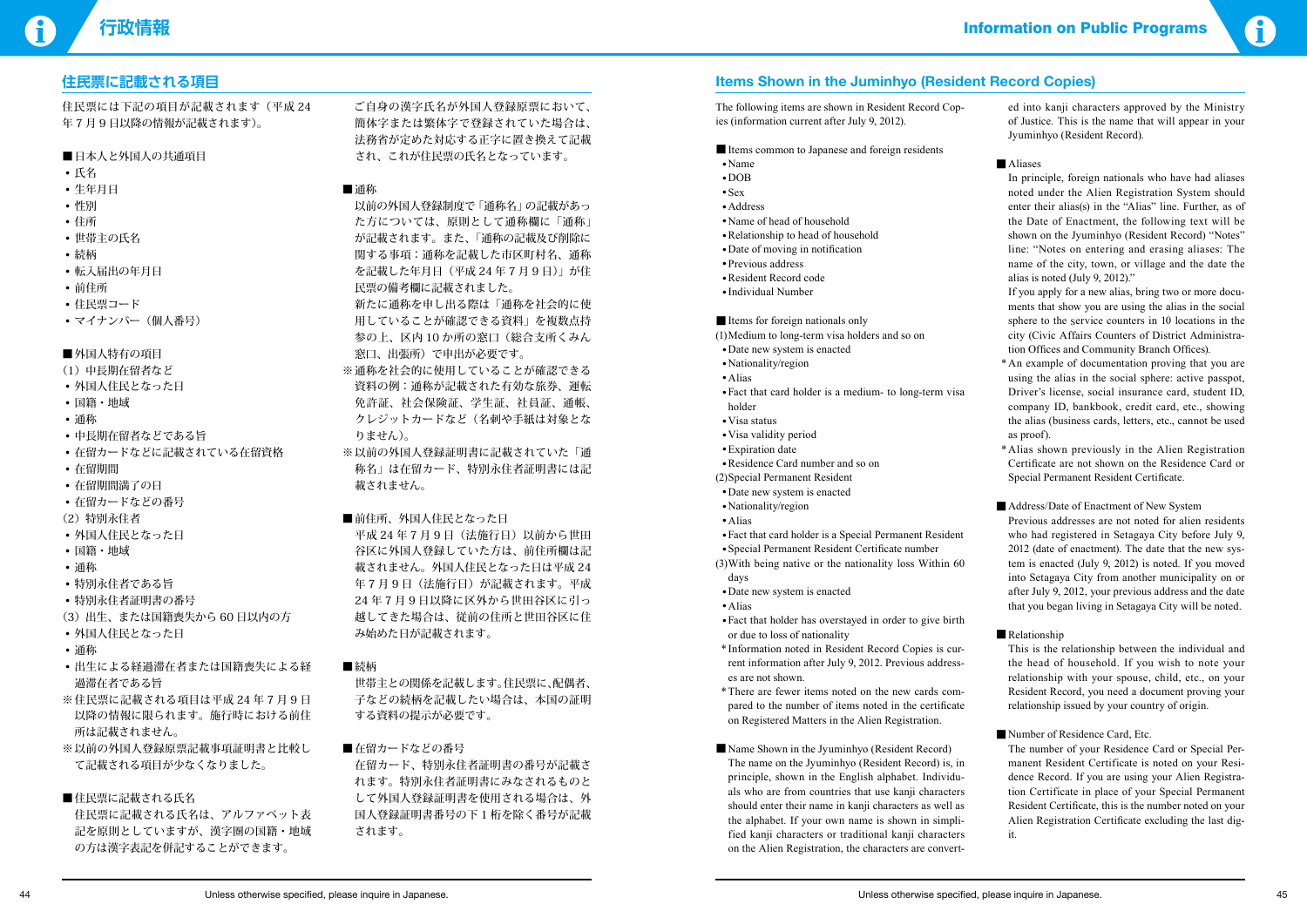|                                        | <b>Power of Attorney Letter Required for Obtaining</b>    | (Sample)                        |
|----------------------------------------|-----------------------------------------------------------|---------------------------------|
| (例)<br>状<br>委<br>任                     | <b>Resident Record Copy, etc.</b>                         |                                 |
| 年<br>月<br>日                            | *The applicant must complete the document in indelible    |                                 |
|                                        | black ink (ballpoint pen, etc.).                          |                                 |
| 世田谷区長 あて                               | *Have the very person confirmation material (Individu-    |                                 |
| 《 委 任 者 (証明書が必要な人)》                    | al Number card, driving license, health insurance card    | To: Mayor of                    |
|                                        | and so on) of the agent certainly.                        | < <mandator< td=""></mandator<> |
| 住<br>所<br>世田谷区                         | *When it's being filled out in a foreign language, please |                                 |
| ※現在の住所が上記と異なる時は()内に現在                  | be sure to attach a Japanese translation.                 | Address<br>* When the           |
| の住所を記入してください。                          | *If the Resident Record code or Individual Number was     | the preser                      |
|                                        | entered in (11), the copy of the Resident Record will     |                                 |
|                                        | be sent to the applicant directly (fees must be paid by   | Name(the au                     |
| 氏名 (自署)                                | the applicant).                                           | Date of birth                   |
| 年<br>月<br>生年月日<br>日                    | *Inquire for details.                                     | Phone numbe                     |
| 電話番号 (平日昼間の連絡先)                        |                                                           |                                 |
|                                        |                                                           | I entrust the                   |
| 私は下記の者を代理人として、交付申請及び受領の権限を             | Requests for public disclosure                            | it as the agen                  |
| 委任します。                                 |                                                           | As for the fo                   |
|                                        | An individual or legal representative of the individ-     |                                 |
| 【次の事項について、記入または○をつけてください】              | ual can request the Immigration Services Agency to        | $(1)$ The nec                   |
|                                        | disclose information noted in the Alien Registration      | in the co                       |
| (1) 必要な人 (証明書に記載する人) 全員の氏名             | Ledger prior to July 9, 2012. Direct inquiries on re-     |                                 |
| (2) 必要な証明書と通数                          | questing disclosure as follows:                           | Docume<br>(2)                   |
| □住民票の写し<br>□除票の写し                      | Inquiries: Immigration Information Public Disclosure      | $\Box$ Resi                     |
| □住民票記載事項証明書 □除票記載事項証明書<br>世帯全員         | Section, Information System Management Office, Gen-       | $\Box$ Copi<br>$\Box$ Certi     |
| 世帯の一部<br>通<br>通<br>(3) 使用目的            | eral Affairs Division, Immigration Services Agency        | $\Box$ Certi                    |
| (4) 世帯主との続柄                            | Tel: 03-5363-3005                                         | All of th                       |
| のせる ・ のせない                             | Address: 13F, Yotsuya Tower, 1-6-1 Yotsuya, Shin-         | Intende<br>(3)                  |
| (5) 本籍 (筆頭者)【日本人の方のみ選択してください】          | juku-ku                                                   | Family<br>(4)                   |
| のせる · のせない                             |                                                           | Stretch                         |
| <b>[[[[[[[]]] 内の項目は外国人の方のみ選択してください</b> |                                                           | (5)<br>Perman                   |
| (6) 国籍 · 地域                            |                                                           | [Only t]                        |
|                                        |                                                           | Stretch                         |
| のせる ・ のせない                             |                                                           |                                 |
| (7) 在留カード等の番号                          |                                                           |                                 |
| のせる ・ のせない                             |                                                           | $(6)$ Nation                    |
| (8) 在留資格・期間等(第30条45規定項目)<br>のせる ・ のせない |                                                           | <b>Stretc</b>                   |
|                                        |                                                           | $(7)$ Numb                      |
| (9) 世田谷区に実際に住み始めた日 (実質住民日)             |                                                           | <b>Stretc</b><br>$(8)$ Reside   |
| のせる ・ のせない                             |                                                           | (Item                           |
| (10) 通称の記載及び削除に関する事項 (通称履歴)            |                                                           | <b>Stretc</b>                   |
| のせる ・ のせない                             |                                                           | $(9)$ Date t                    |
| (11) その他必要な項目 ※ (4) ~ (10) の項目以外で      |                                                           | (Subst<br><b>Stretc</b>         |
| 証明書に記載したい項目)                           |                                                           | $(10)$ Entry                    |
|                                        |                                                           | deleti                          |
|                                        |                                                           | Stretc                          |
| 代理人(窓口に来る人)                            |                                                           | $(11)$ Other n                  |
| 所<br>住                                 |                                                           | you wo                          |
| 名<br>氏                                 |                                                           |                                 |
| 生年月日<br>年<br>月<br>日                    |                                                           | Proxy (the pe<br>$A$ ddragg     |

# **行政情報** Information on Public Programs



| (Sample)                                                                                                                                                                                                                                                                              |
|---------------------------------------------------------------------------------------------------------------------------------------------------------------------------------------------------------------------------------------------------------------------------------------|
| Power of Attorney Letter                                                                                                                                                                                                                                                              |
| Date:                                                                                                                                                                                                                                                                                 |
| To: Mayor of Setagaya City                                                                                                                                                                                                                                                            |
| < <mandatory (the="" a="" certificate)="" needs="" person="" who="">&gt;</mandatory>                                                                                                                                                                                                  |
| Setagaya-ku                                                                                                                                                                                                                                                                           |
| When the present address is different from the above, enter<br>*                                                                                                                                                                                                                      |
| the present address in ().<br>$\overline{\phantom{a}}$                                                                                                                                                                                                                                |
|                                                                                                                                                                                                                                                                                       |
| Phone number (weekday daytime).                                                                                                                                                                                                                                                       |
| I entrust the authority of the grant application and the receipt of                                                                                                                                                                                                                   |
| it as the agent in the following person.                                                                                                                                                                                                                                              |
| [As for the following matters, you put entering or $\bigcirc$ ]                                                                                                                                                                                                                       |
| (1)<br>The necessary name of the person (the person who specifies                                                                                                                                                                                                                     |
| in the certificate)                                                                                                                                                                                                                                                                   |
| (2)<br>Document and number of copies needed                                                                                                                                                                                                                                           |
| $\Box$ Residence record copies<br>□ Copies of deleted residence record                                                                                                                                                                                                                |
| $\Box$ Certified copy of resident registration                                                                                                                                                                                                                                        |
| $\Box$ Certificate of deleted items on the residence record                                                                                                                                                                                                                           |
| All of the family The part of the family                                                                                                                                                                                                                                              |
| Intended-purpose<br>(3)<br>Family relationship with the family nurturer<br>(4)                                                                                                                                                                                                        |
| Stretch<br>• not stretch                                                                                                                                                                                                                                                              |
| Permanent domicile (The first one on the list)<br>(5)<br>[Only the Japanese choose]                                                                                                                                                                                                   |
| Stretch • not stretch                                                                                                                                                                                                                                                                 |
|                                                                                                                                                                                                                                                                                       |
| For foreign nationals                                                                                                                                                                                                                                                                 |
| (6) Nationality-the area<br>not stretch<br>Stretch<br>$\bullet$                                                                                                                                                                                                                       |
| Number of the residence card and so on<br>(7)                                                                                                                                                                                                                                         |
| Stretch<br>• not stretch<br>(8)<br>Residence qualification-the period and so on                                                                                                                                                                                                       |
| (Item of 45 norms of articles 30)                                                                                                                                                                                                                                                     |
| Stretch • not stretch<br>(9) Date to have begun to live in Setagaya Ward actually                                                                                                                                                                                                     |
| (Substantial resident day)<br>Stretch<br>$\bullet$                                                                                                                                                                                                                                    |
| not stretch<br>(10) Entry of the popular name and the matters about the                                                                                                                                                                                                               |
| deletion (Popular name record)<br>Stretch • not stretch                                                                                                                                                                                                                               |
|                                                                                                                                                                                                                                                                                       |
| (11) Other necessary items *Items other than (4) $\sim$ (10) that<br>you would like to have included in the certificate.                                                                                                                                                              |
| Proxy (the person who comes to the service counter)<br>Address and the state of the state of the state of the state of the state of the state of the state of the state of the state of the state of the state of the state of the state of the state of the state of the state of th |
| Name                                                                                                                                                                                                                                                                                  |
| Date of birth                                                                                                                                                                                                                                                                         |

**住民票の写し等取得の際の委任状(例)**

- ※ 外国語で記入する場合は、必ず日本語訳又を添 付してください。
- ※(11)に住民票コード、マイナンバー(個人番号) を記載した場合、住民票の写しはご本人の住所 地あてに郵送します。(郵送料は本人負担) ※詳しくは窓口にお問い合わせください。
- ■開示請求について

| LLW <del>AtVJ J U ti</del> 4ARTYJMtVJ SLLVA (1717 |
|---------------------------------------------------|
| ※ 委任するご本人が、必ず記入してください。記                           |
| 入は黒色のボールペン等(消えないもの)でお                             |
| 願いします。                                            |
| ※代理人の本人確認資料(マイナンバーカード・                            |
| 運転免許証・健康保険証など)を必ずお持ちく                             |
| ださい。                                              |
| ※ 外国語で記入する場合は一必ず日木語訳立を添                           |

 平成 24 年 7 月 9 日以前の外国人登録原票に記 載されていた情報について、出入国在留管理庁 へ開示請求をすることができます。開示請求を することができる人は、本人または法定代理人 です。開示請求をする場合は、下記へお問い合 わせください。

問い合わせ:出入国在留管理庁総務課情報システ ム管理室出入国情報開示係

電話:03-5363-3005

所在地:新宿区四谷 1-6-1 四谷タワー 13F

# **Power of Attorney Letter Required for Obtaining**

- \*The applicant must complete the document in indelible black ink (ballpoint pen, etc.).
- \*Have the very person confirmation material (Individual Number card, driving license, health insurance card and so on) of the agent certainly.
- \* When it's being filled out in a foreign language, please be sure to attach a Japanese translation.
- \* If the Resident Record code or Individual Number was entered in (11), the copy of the Resident Record will be sent to the applicant directly (fees must be paid by the applicant).
- \*Inquire for details.

#### ■ Requests for public disclosure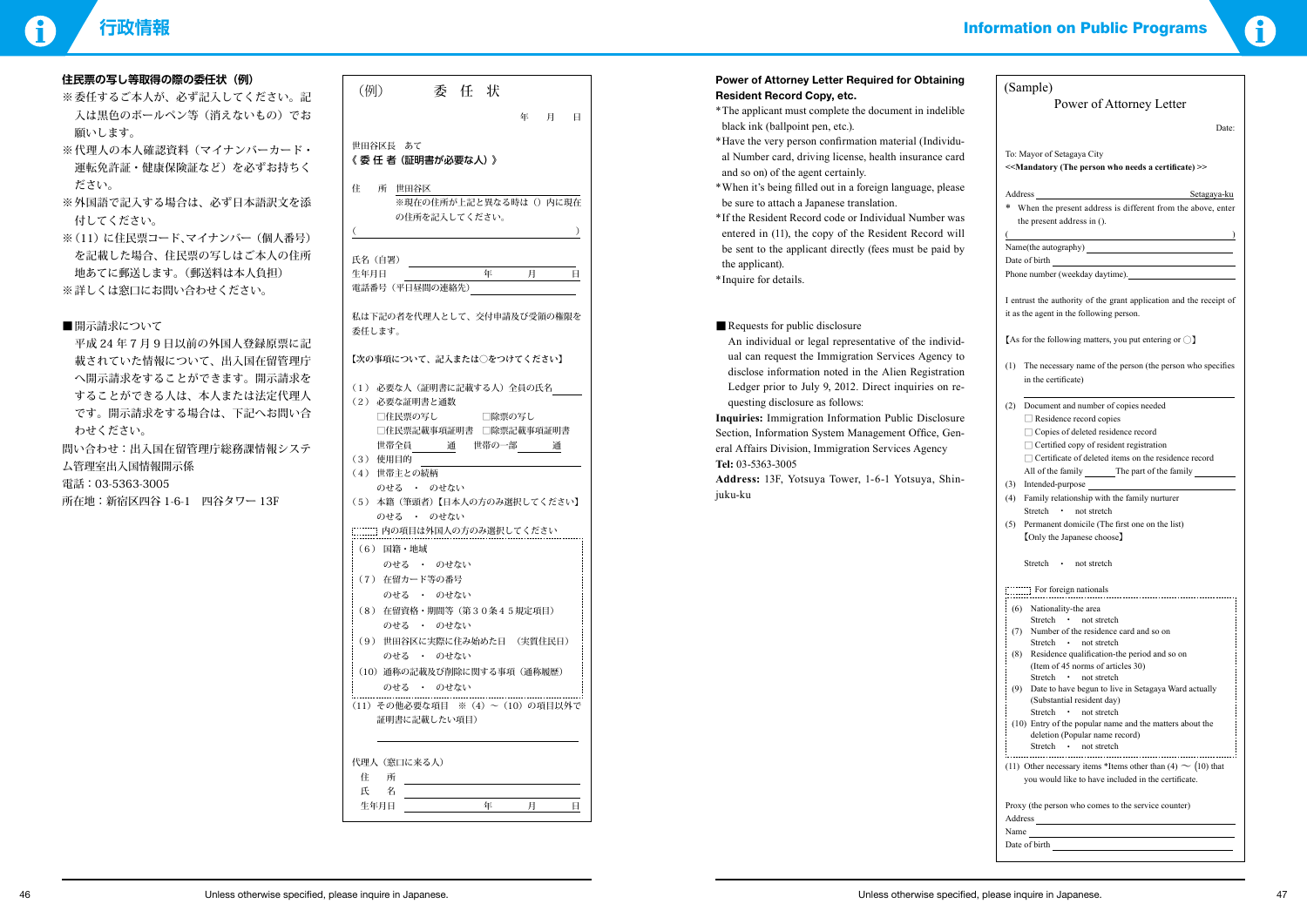# **行政情報** Information on Public Programs



**印鑑登録・印鑑登録証明書**

| 要です。登録すると、「印鑑登録証」(カード)が   |
|---------------------------|
| 交付されます。「印鑑登録証」と「印鑑登録証明書   |
| 交付申請書」を提出すると、「印鑑登録証明書」が   |
| 交付されます。登録ができるのは、世田谷区に住    |
| 民登録がある 15 歳以上の方です。登録する印鑑  |
| と本人確認資料を窓口にお持ちください。       |
|                           |
| ■窓口:区内 10か所の窓口(総合支所くみん窓口、 |
| 出張所)                      |
| ■持ち物                      |
| • 登録する印鑑                  |
| • 本人確認資料                  |
| 例:日本の官公署発行の写真入り証明書(在留カー   |
| ド、特別永住者証明書、マイナンバーカード(個    |
| 人番号カード)、住民基本台帳カード、運転免許証   |
|                           |
| など)                       |
| ※有効期限内のもの                 |
| ※コピーは不可                   |
| ■ 登録できる印鑑                 |

権利・義務にかかわる重要な書類を作る場合に必

※そのほか、印影によっては登録できないものが あります。また、本人が来所できない、本人確 認資料が持参できないなどの場合は、窓口へお 問い合わせください。

は通称)を彫ったもの

マイナンバーカード(個人番号カード)とカー ドに登録された 4 桁の暗証番号を使って証明書 を取得します。

- ■対応している店舗 コンビニエンスストア等
- 交付できる証明書
- ※氏名のカタカナ表記には別途、届出が必要です。 窓口へお問い合わせください。
- ※氏名、通称の表記順は、住民票の表記と同様の もの。
- • 印影の大きさが一辺 8㎜の正方形から一辺 25㎜ の正方形までに収まるもの
- ※大量生産印(三文判など)は避けてください。
- ■登録できない印鑑
- 雅号などの印鑑
- •職業など氏名以外の事項をあわせて彫ったもの
- 印影が変化しやすい材質のもの(ゴム印、エボ ナイト印など)
- 印影が不鮮明なもの、文字の判読が困難なもの
- 輪郭が無いもの、輪郭の欠損が大きいもの
- • 印影の大きさが一辺 8㎜の正方形から一辺 25㎜ の正方形までの規格を外れるもの

# **証明書のコンビニ交付サービス**

平成 28 年 2 月から、全国のコンビニエンススト ア等に設置してあるマルチコピー機で住民票の写 しなどの証明書がとれるようになりました。

## ■利用方法

- • 住民票の写し
- • 印鑑登録証明書
- • 特別区民税・都民税の課税・納税証明書
- 交付できない証明書
- 除票・履歴付住民票の写し、改製原住民票の写し、 住民票コード入りの住民票の写し、転出の届出 をされた方を含む世帯の住民票の写し、外国人 の方の通称の記載及び削除に関する事項を記載 した住民票の写し
- Location: Service counters in 10 locations in the city (Civic Affairs Counters of District Administration Offices and Community Branch Offices)
- What to bring
- Seal you are going to register
- •The following documents to prove your identity Ex. Japanese official-issue photo ID (Residence Card, Special Permanent Resident Certificate, Individual Number Card, Basic Resident Registration card, Driver's license, etc.)
- \* Identification must be currently valid.
- \*Copies are not accepted.
- Seal that can be registered
- •Seals carved with the full name, name, or last name (also aliases in the case of foreigners) listed in the Resident Record.
- \*Separate notification must be made for katakana seals. Inquire with the desk.
- \*The order of names and aliases must be the same as on the certificate of residence.
- Seals must be in the official range of 8mm to 25mm per side.
- \*Avoid mass-production seals (sanmonban,etc.)
- Seals that cannot be registered
- •Seals showing pseudonyms, etc.
- •Seals showing information other than your name (occupation, etc.)
- •Seals made of materials that easily deform (rubber, ebonite, etc.)
- •Seals with unclear design or illegible writing
- Seals that do not have an outline or where the outline is deformed
- • Seals that do not meet the official range of 8mm to 25mm per side.
- \*Note that there are also other types of seals that cannot be registered. For details, contact our locations. Applicants must have a Resident Record in Setagaya to register a seal.
- \* If you have submitted a notification of moving out of the city, you can no longer use the certificate-issuing service at convenience stores.
- \*Other certificates may not be issued depending on their content.
- $\blacksquare$  Fee for issuing certificates ¥200 per certificate
- Hours
- • 前年度以前の課税証明書、前々年度以前の納税 証明書
- ※転出の届出をされた方はコンビニ交付サービス の利用ができません。
- ※この他、記載内容によって交付できないものも あります。
- ■証明書の交付手数料
- 1 通 200 円
- ■利用時間
- 午前 6:30 ~午後 11 時(年末年始、メンテナ ンス時を除く)※店舗の営業時間によって一部 異なります。
- ※利用できるのはマイナンバーカードの所有者本 人のみです。
- ※暗証番号の誤りによりロックした場合は、区内 10 か所の窓口(総合支所くみん窓口、出張所) にご本人がマイナンバーカードを持参し、ロッ ク解除の手続きをしてください。

# **Seal (Inkan) Registration and Seal Registration Certificate**

A registered seal is required for certain documents that have to do with your rights and duties. The certificate is issued after the following procedures are done. The registered Setagaya residents who are over 15 age can register their seal. When applying, bring the seal you are going to register and the following documents to prove your identity.

- How to use
- You can obtain certificates by using your Individual Number Card and the four-digit PIN number registered on it.
- Stores and offices where the service is available include convenience stores, etc.
- Certificates available
- •Resident Record copies
- • Seal Registration Certificate
- • Certificates of Taxation and Tax Payment for Municipal Resident's Tax and Metropolitan Resident's Tax
- Certificates not available
- • Copies of obsolete certificates, resident records with revised histories, resident records with your resident record code printed on them, copies of resident records of households with persons who have filed notification(s) of moving out, and copies of resident records noting aliases and deleted items for foreign residents.
- •Taxation Certificates from the previous fiscal year and before, and Tax Payment Certificates from two years prior and before

# **Certificate Issuing Service at Convenience Stores**

As of February 2016, you can obtain copies of your Resident Record and other certificates via the multipurpose copy machines in convenience stores across the nation.

> 6:30 a.m. to 11:00 p.m. (except the year-end/New Year's holidays and during maintenance periods); hours may vary depending on the business hours of the store you visit.

- \*Only the person whose name is printed on the Individual Number Card can use this service.
- \* If you input the wrong PIN number and your account becomes locked, please bring your Individual Number Card to the service counters in 10 locations in the city (Civic Affairs Counters of District Administration Offices and Community Branch Offices), and follow the procedures for unlocking it.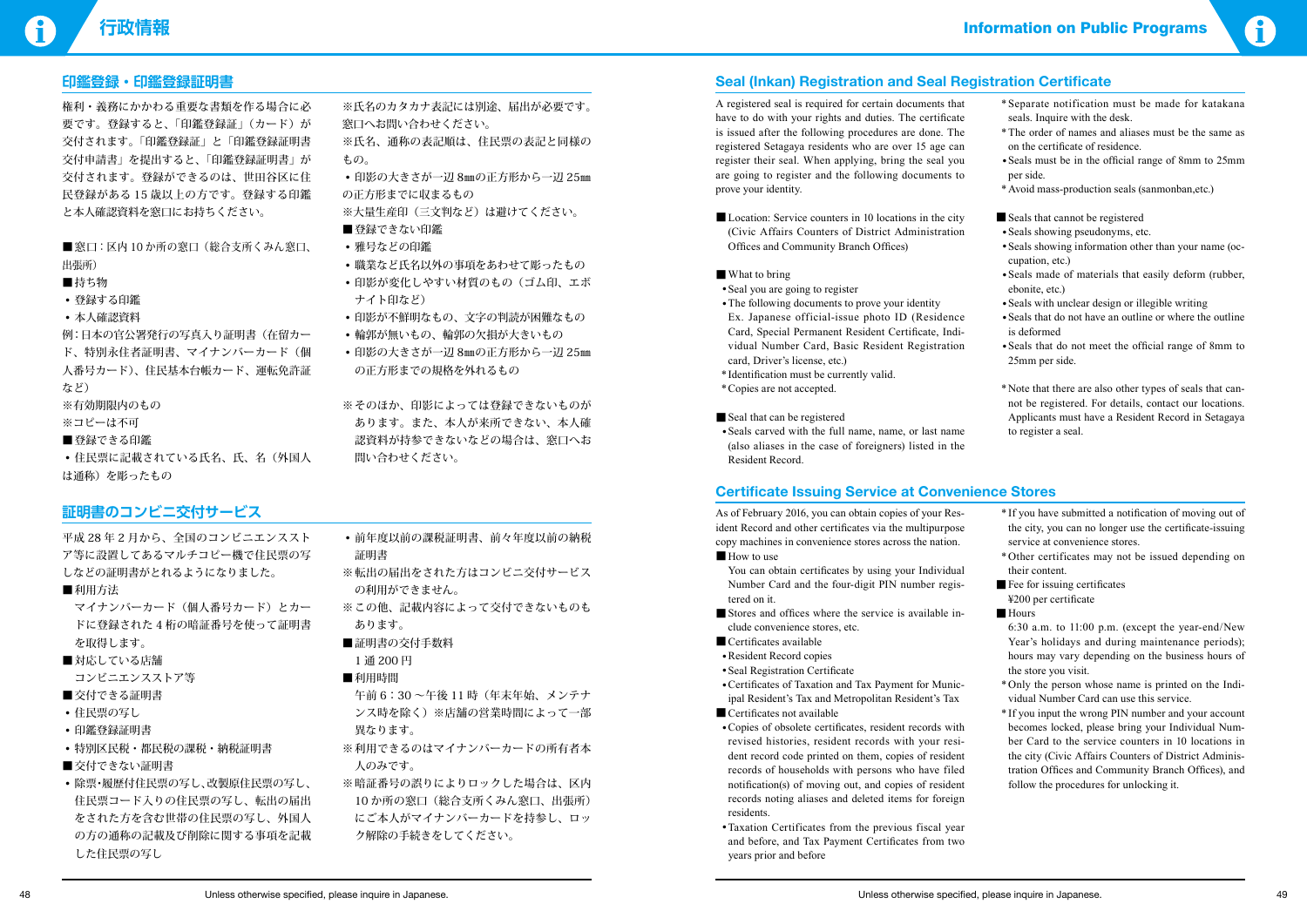# **マイナンバーカード専用 証明書自動交付機**

- ■ 交付できる証明書
- 住民票の写し
- • 印鑑登録証明書
- • 特別区民税、都民税の課税・納税証明書
- ■交付できない証明書
- 除票・履歴付住民票の写し、改製原住民票の写し、 住民票コード入りの住民票の写し、転出の届出 をされた方を含む世帯の住民票の写し、外国人 の方の通称の記載及び削除に関する事項を記載 した住民票の写し
- • 前年度以前の課税証明書、前々年度以前の納税 証明書、未申告者等の証明書
- ※ ほかにも交付できない場合がございますのであ らかじめ窓口にお問い合わせください。

■証明書の交付手数料

• 1 通 200 円

■利用するには

- 有効な利用者証明用電子証明書(数字4桁)が 搭載されたマイナンバーカードが必要です。
- 利用者証明用電子証明書の登録のお手続きは区 内 10 か所の窓口(総合支所くみん窓口、出張所) で行えます。
- ※自動交付機カード、印鑑登録証、住民基本台帳 カードではご利用いただけません。

• 各総合支所くみん窓口(世田谷、北沢、玉川、砧、 烏山)

P18、20 参照

• 各出張所(太子堂、経堂、用賀、二子玉川、烏山) P24 参照

- ※太子堂出張所は土曜(第3土曜除く)午前9時 ~午後 5 時までご利用いただけます。
- 各まちづくりセンター (区内 20 か所) P32,34 参照 平日(祝日除く)午前 8 時 30 分~午後 5 時

#### **マイナンバーカード専用 証明書自動交付機設置場 所**

平日(祝日除く)午前 8 時 30 分~午後 5 時 土曜(第 3 土曜除く)午前 9 時~午後 5 時

平日(祝日除く)午前 8 時 30 分~午後 5 時

- • キャロットタワー住民票・印鑑証明発行窓口 P30 参照
- 毎日午前 9 時~午後 8 時
- 桜丘区民センター 平日(休館日除く)午前 8 時 30 分~午後 5 時
- ※年末年始、メンテナンス日は全台休止いたしま す。
- ※利用できるのはマイナンバーカードの所有者本 人のみです
- ※暗証番号の誤りによりロックした場合は、区内 10 ヶ所の窓口(総合支所くみん窓口、出張所) にご本人がマイナンバーカードを持参し、ロッ ク解除の手続きをしてください。
- ※全国のコンビニエンスストア等(行政サービス が利用可能なマルチコピー機が設置されている 店舗)でも同様にマイナンバーカードを利用し 証明書をお取りいただけます。利用時間は午前 6 時 30 分~午後 11 時です。(店舗によって異 なります。)

#### **Automated Certificate-Issuing Machines for Individual Number Card**

- Types of certificates that can be issued:
- Resident record copies
- Seal registration certificates
- Municipal resident's tax, metropolitan resident's tax, and tax payment certificates
- Certificates not available
- • Copies of obsolete certificates, resident records with revised histories, resident records with your resident record code printed on them, copies of resident records of households with persons who have filed notification(s) of moving out, and copies of resident records noting aliases and deleted items for foreign residents.
- Taxation Certificates from the previous fiscal year and before, and Tax Payment Certificates from two years prior and before, and certificates for those who have not filed an income tax report.
- \* There are also other types of certificates that cannot be issued. Inquire with the desk ahead of time for details.
- Fees for Certificate Issue One copy: ¥200
- To Use This Service
- • You must have a Individual Number Card with a valid electronic certificate (four-digit number) for user verification on it.
- You can register your electronic certificate for user verification at service counters in 10 locations in Setagaya City (civic affairs counters of district administration offices and community branch offices).
- \*You cannot use automated issuing machine cards, seal registration cards or basic resident registration cards for this purpose.

#### **Locations of Automated Certificate-Issuing Machines for Individual Number Cards and Times of Use**

• Civic affairs counters at district administration offices (Setagaya, Kitazawa, Tamagawa, Kinuta and Karasuyama); please refer to pp. 19 and 21 Weekdays (except national holidays), 8:30 a.m. to 5:00 p.m.

 Saturdays (except the third Saturday of the month), 9:00 a.m. to 5:00 p.m.

• Community branch offices (Taishido, Kyodo, Yoga, Futako-Tamagawa and Karasuyama); please refer to p. 25.

 Weekdays (except national holidays), 8:30 a.m. to 5:00 p.m.



- \* The Taishido Community Branch Office is open on Saturdays (except the third Saturday of the month), 9:00 a.m. to 5:00 p.m.
- Community development branch offices (20 locations in the city); please refer to pp. 33 and 35. Weekdays (except national holidays), 8:30 a.m. to 5:00 p.m.
- • Carrot Tower Resident Registration/Seal Registration Certificate Issuance Service Counter Please refer to p. 31
- Daily, 9:00 a.m. to 8:00 p.m.
- Sakuragaoka Residents Center Weekdays (except on holidays), 8:30 a.m. to 5:00 p.m.
- \* All machines will be closed during the yearend/New Year's holidays and on maintenance days.
- \*Only the person whose name is printed on the Individual Number Card can use this service.
- \* If you input the wrong PIN number and your account becomes locked, please bring your Individual Number Card to the service counters in 10 locations in the city (Civic Affairs Counters of District Administration Offices and Community Branch Offices), and follow the procedures for unlocking it.
- \* You can also use your Individual Number Card at convenience stores (stores with a multipurpose copy machine with administrative services) across Japan to obtain a certificate. In principle, the hours are 6:30 a.m. to 11:00 p.m. (vary depending on the store).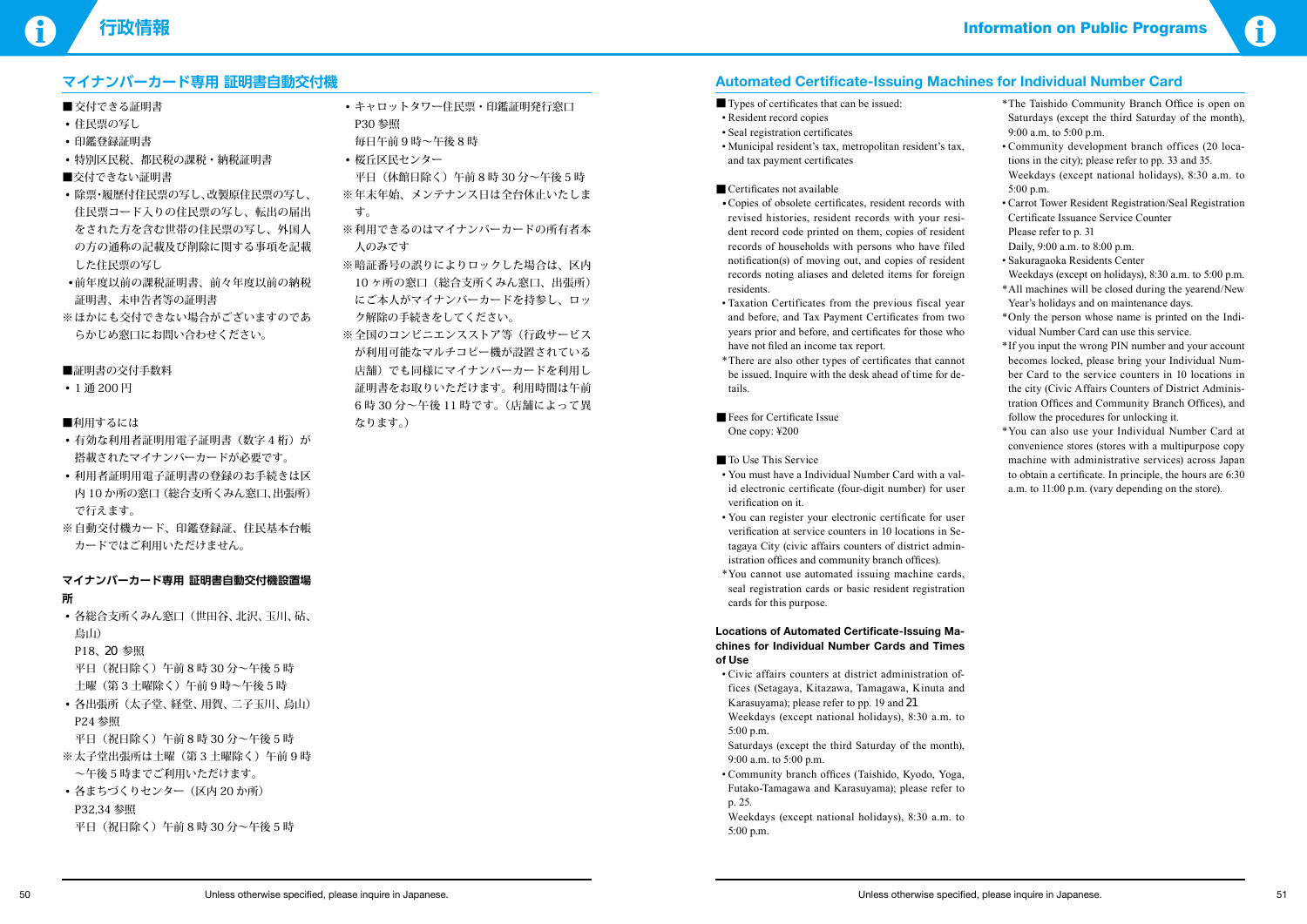

- Fee
- The first card is free; a reissue costs ¥800
- Card Issuance Process

# **マイナンバー(社会保障、税番号)制度**

平成 27 年 10 月から、住民票にマイナンバー(個 人番号)が記載され、通知カードにより通知され ました。マイナンバーは、社会保障、税、災害対 策の分野で、手続きなどに利用されます。

#### **マイナンバー(個人番号)**

- ■マイナンバーは、生涯同じ番号を使います。国 内で住所が変わっても番号は変わりません。
- ※マイナンバーが漏えいし、不正に使われる恐れ がある場合は、警察署等に届け出た上で変更が 可能です。
- ■日本から出国し再度入国する場合も、原則とし て同じマイナンバーを使用します。国外への転 出届後も、マイナンバーカードまたは通知カー ドを保管していただき、再度入国する際にお持 ちください。

12 桁の番号で、住民票の記載項目のひとつです。 外国籍の方でも、中長期在留者、特別永住者など で住民票がある場合には、マイナンバーが記載さ れます。

(表面) 顔写真、氏名※、住所、生年月日、性別、 有効期間満了日 (裏面)個人番号、氏名※ ※住民票に記載のある場合は通称を併記します。

- ■有効期間
- • 中長期在留者 在留期間満了日まで
- • 高度専門職第 2 号および永住者である外国人な らびに特別永住者の方 20 歳以上の方 発行日から 10 回目の誕生日まで 20 歳未満の方 発行日から 5 回目の誕生日まで

# ■ 交付手数料

#### **個人番号通知書**

マイナンバー(個人番号)を通知するためのもの です。社会保障・税などの手続きの際に必要にな ります。新たにマイナンバーが付番された場合に 限りお送りします。

平成 27 年 10 月 5 日以降お送りしていた通知カー ドは、令和 2 年 5 月 25 日に廃止されました。通 知カードをお持ちの方は、氏名・住所等に変更が ない場合に限り、引き続きマイナンバーを証明す る書類として使用できます。

### **マイナンバーカード(個人番号カード)**

マイナンバーカードは、個人番号が記載された写 真付のICカード(プラスティック製)です。申 請に基づき、交付されます。

#### ■券面記載事項

- 初回無料、再交付 800 円
- ■申請から交付まで 申請時または交付時のどちらか 1 回、ご本人が 窓口に来所する必要があります。どちらの場合 も申請から交付まで1~2か月かかります。
- ●申請時に来所する場合
- (1) 世田谷区マイナンバー制度コールセンターに連 絡し、あらかじめ申請窓口と来所日時を予約し てください。
- 電話:03-5713-7428
- (2) マイナンバーカード専用窓口、区内 10 か所の 窓口(総合支所くみん窓口、出張所)に次の書 類を持参してください。
- ・通知カード(お持ちの方のみ)
- ※受付当日回収
- ・住民基本台帳カード(お持ちの方のみ) ※受付当日回収
- ・在留カードまたは特別永住者証明書
- 顔写真 (3.5cm x 4.5cm) マイナンバー専用窓口は不要 ※申請前 6 か月以内に撮影されたもの ※受付時に暗証番号をお預かりします。
- (3) マイナンバーカードが本人限定受取郵便で送付 されます。
- ●交付時に来所する場合
- (1) 個人番号カード交付申請書に必要事項を記入 し、顔写真を貼って送付用封筒で郵送します。 ※申請書は、区内 10 か所の窓口(総合支所くみ ん窓口、出張所)で交付します。また、ホーム ページ「マイナンバーカード総合サイト」から
- もダウンロード出来ます。 ※ スマートフォン、パソコン、まちなかの証明 用写真機(一部の機種)からも申請できます。
- (2) カードの交付準備が整ったら、「交付通知」と「交 付についてのご案内」が郵送されます。
- ※ご案内には受取予約方法、お持ちいただくもの 等が記載されています。受取窓口(区内 10 か 所の窓口(総合支所くみん窓口、出張所))と日 時を予約してください。
- (3) 予約日時に指定した窓口に来所し、カードを受 け取ります。
- ■受取人
- • 受取りは、原則として、ご本人に限られます。
- • 本人が 15 歳未満又は成年被後見人の場合は、 法定代理人が同行してください。
- The same individual number will be used for the rest of your life. The number will not change even if you change addresses.
- \* If your individual number is leaked and there is a chance it will be used for illegal purposes, you can request a new number after notifying the police stations.
- As a rule, you will use the same individual number if you depart Japan and re-enter at a later time. Please keep your Individual Number Card or notification card even after you leave Japan and bring it with you the next time you enter the country.

Notification cards sent on or after October 5, 2015 has been invalidated since May 25, 2020. Unless there is a change in the information on your notification card, such as your name or address, you can continue to use the card as documentation to verify your individual number.

# **The Social Security and Tax Number System (Individual Number System)**

- Information listed
	- Front: Photo, name\*, address, date of birth, gender and expiration date
	- Back: Individual number and name \*
	- \* Aliases will also be listed if it appears on your Resident Record.

#### ■ Period of validity

Starting from October 2015, your Individual Number (also known as My Number ) appears in your Resident Record. You were notified of this number through a notification card. Your individual number will be used for processes in many areas, such as social security, tax and disaster countermeasures.

#### **Individual Number (My Number)**

The applicant (the person who will be on the card) must visit the service counter at least once, either upon application or when the card is issued. Please note that card issuance takes one to two months from the time of application.

This is a twelve-digit number listed on your Resident Record. Foreigners who have a Resident Record (such as those staying mid- to long-term and special permanent residents) receive an individual number.

#### **Individual Number Notification Card**

This card was sent to you to notify you about your individual number (My Number). You will need it to complete procedures for social security and tax. Please note that this is sent to you only when you are issued your individual number.

#### **Individual Number Card (My Number Card)**

The Individual Number Card is a plastic IC card that lists your individual number and other information. You can obtain one upon request.

- Mid- or Long-Term Stay: Until the visa expiration date
- Highly skilled foreign professionals Type 2; permanent residents; and special permanent residents Those 20 years of age and older: Until your tenth birthday after receiving your card Those under 20 years of age: Until your fifth birth-

day after receiving your card

- ●When visiting the counter to apply
- (1) Contact the Setagaya My Number System Call Center, and make a reservation before coming to the application service counter. Tel: 03-5713-7428
- (2) Please bring the following documents to the My Number service counter at any of the 10 locations in Setagaya City (Civic Affairs Counters of District Administration Offices and Community Branch Offices).
- Notification card (only you have one) \* The card will be collected at this time
- Basic resident registration card (only if you have one) \* The card will be collected at this time
- Residence card or special permanent resident certificate
- Photo  $3.5 \text{ cm} \times 4.5 \text{ cm}$  Not required at the My Number service counter.
- \* Taken within the last six months.
- \* You will need to enter your PIN
- (3) Your individual number card will be sent by postal mail (and must be received by the cardholder)
- ●When you will visit the counter to receive your card
- (1) Fill out the individual number card application form with the required information, affix your ID photo, and send it in via postal mail using the envelope included.
	- \* Application forms are issued at service counters in 10 locations in the city (Civic Affairs Counters of District Administration Offices and Community Branch Offices)
	- \* You can also apply from your mobile device, PC, and some ID photo booths located around town.
- (2) When your card is ready, you will be sent a notification of issuance and a guide to card issuance by postal mail.
	- \* The guide tells you how to make a reservation to pick up your card, what you will need to bring, etc. Please make a reservation at service counters in 10 locations in the city (Civic Affairs Counters of District Administration Offices and Community Branch Offices)
- (3) Come to the designated service counter at the scheduled time and date to pick up your card.
- Recipient
- As a rule, the applicant must come to receive the card in person
- If the applicant is under 15 years old or is an adult ward, a legal proxy must accompany him/her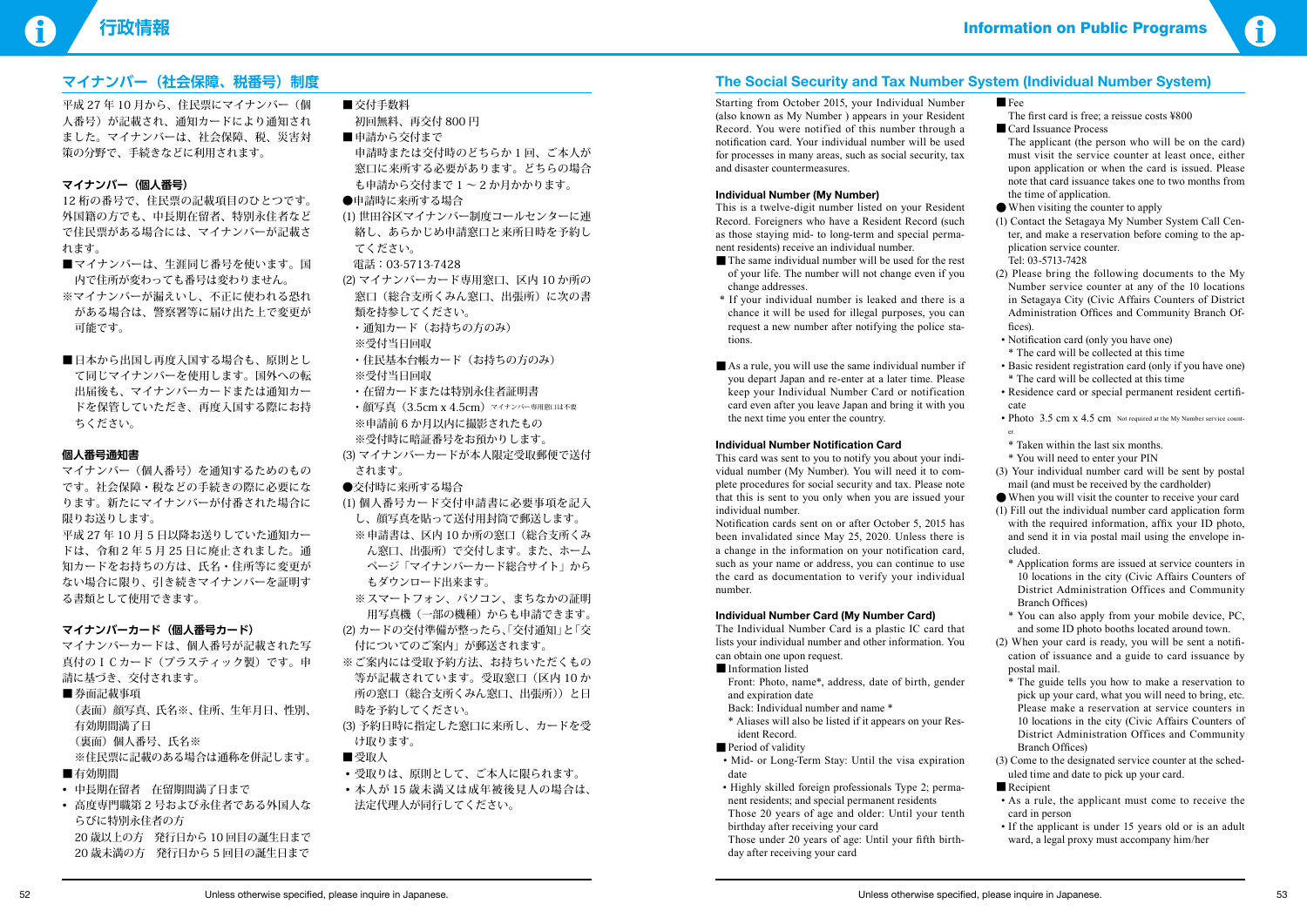- • 病気、身体の障害・長期出張などのやむを得な い理由により本人の来所が困難、申請者本人が 未就学児の場合に限り、代理人による受取りが 可能です。その際は、本人が来所できないこと を証明する書類等(施設等の入所証明書や、入 院証明書など)が必要です。
- ※仕事が忙しい等の理由による代理人受取りはで きません。
- ※マイナンバーカードの交付を受けた場合も、在 留カードや特別永住者証明書は必要です。在留 カード、特別永住者証明書の手続きについては p36,38 参照
- ※ マイナンバーカードに関するホームページ「マ イナンバーカード総合サイト」に外国語のペー ジがあります。

英語:https://www.kojinbango-card.go.jp/en/index.html 中国語:https://www.kojinbango-card.go.jp/zh-cn/index.html ハングル:https://www.kojinbango-card.go.jp/ko/index.html

#### ■住所等を変更したとき

 マイナンバーカードと在留カード等を持って、 区内 10 か所の窓口(総合支所くみん窓口、出 張所)で記載事項変更の手続きをしてください。

#### ■在留カードを更新したとき

- ※ 署名用電子証明書は、住所・氏名等が変更に なると、使えなくなりますので、更新の手続 きをしてください。
- ※更新手続きは、有効期間終了の3か月前から 受け付けます。

#### ■ 手数料 200 円

※ 電子証明書を1種類のみ更新する場合も同じ

 マイナンバーカード及び更新後の在留カードを 持って、本人が区内 10 か所の窓口(総合支所 くみん窓口、出張所)でマイナンバーカード有 効期間延長の手続きをしてください。ただし、 在留期限を過ぎてから在留カードを更新した場 合やマイナンバーカード有効期間満了日が過ぎ た場合は、マイナンバーカードは失効し、有効 期限延長の手続きはできません。マイナンバー カードが必要な場合は、新たに申請してくださ い。

#### ■暗証番号を失念したとき

■会社等に勤務している方やアルバイトをする方 などは、勤務先へのマイナンバーの届出が必要 です。届出の際には併せて、通知カード(住民 票の記載内容と相違ない場合に限る。)またはマ イナンバーカードのいずれかと、在留カード(ま たは特別永住者証明書)を提示してください。 勤務先では、所得税や健康保険、雇用保険等の 手続きにマイナンバーを使います。

■ 配当金や保険金等の支払調書作成手続きなどの ために、証券会社、生命保険会社等からも、マ イナンバーの提示を求められる場合があります。

 マイナンバーカードと在留カード等を持って本 人が区内 10 か所の窓口(総合支所くみん窓口、 出張所)で暗証番号再設定の手続きをしてくだ さい。

#### ■紛失したとき

マイナンバーカード一時停止の手続きのため、マ イナンバー総合フリーダイヤル(外国語:0120- 0178-27)または、個人番号カードコールセンター (外国語:0570-064-738)へ電話をしてくださ い。見つかった場合は、一時停止解除の手続き、 見つからない場合は、廃止及び再交付の手続きを

区内 10 か所の窓口(総合支所くみん窓口、出張 所)でしてください。

#### **電子証明書**

マイナンバーカードには、2種類の電子証明書(署 名用電子証明書、利用者証明用電子証明書)もあ らかじめ登録することができます。

#### ■有効期限

 発行日から 5 回目の誕生日まで 在留期間がある方は満了日まで

#### **マイナンバー(個人番号)の手続き時の利用**

When you change your address Please bring your Individual Number Card and Resi-

社会保障・税の手続き等の際に申請書等にマイナ ンバーを記載した場合は、併せて、マイナンバー カード、または通知カード及び在留カード(また は特別永住者証明書)を提示してください。

#### **マイナンバー(個人番号)の勤務先等への届出**

### 問い合わせ:

番号制度・マイナンバーカード交付推進担当課 電話:03-6413-9481 FAX:03-6413-9482

- When you renew your Residence Card Please bring your Individual Number Card and renewed Residence Card to service counters in 10 locations in the city (Civic Affairs Counters of District Administration Offices and Community Branch Offices) in person, and complete the designated procedures for extending your Individual Number Card's period of validity. If you renew your Residence Card after your visa has expired, however, or if your Individual Number Card has expired, your Individual Number Card is no longer valid and procedures to extend the valid period cannot be done. If you need an Individual Number Card, you must apply again.
- If you forget your PIN number Please bring your Individual Number Card, Residence Card, etc. to service counters in 10 locations in the city (Civic Affairs Counters of District Administration Offices and Community Branch Offices), and complete the designated procedures for resetting your PIN number.
- If you lose your Individual Number Card Please contact the Individual Number Card Call Center to put a temporary stop on your card (foreign languages: 0120-0178-27; toll free) or Individual Number Card Call Center (foreign languages: 0570- 064-738). If you find your card, complete the nec-
- The applicant may use a proxy only if there are special circumstances that prevent him/her from receiving the card in person, such as sickness, physical disability, or long-term business trip, or if the applicant himself/herself is a preschooler. In such cases, a document that proves the applicant cannot come in person—such as a certificate of entry to a facility or certificate of hospitalization—is required.
- \* A proxy cannot be used for reasons such as the applicant being too busy with work.
- \* A Residence Card or Special Permanent Resident Certificate is required even if you have an Individual Number Card. Please seep37,39 for information about procedures for a Residence Card or Special Permanent Resident Certificate.
- \* Foreign-language translations of the individual number (My Number) card informational website are available.

 English: https://www.kojinbango-card.go.jp/en/index.html

 Chinese: https://www.kojinbango-card.go.jp/zh-cn/ index.html

 Korean: https://www.kojinbango-card.go.jp/ko/index. html

dence Card, etc. to service counters in 10 locations in the city (Civic Affairs Counters of District Administration Offices and Community Branch Offices).

essary procedures to cancel the temporary stop. If you cannot find your card, complete the necessary termination and reissue procedures at service counters in 10 locations in the city (Civic Affairs Counters of District Administration Offices and Community Branch Offices).

#### **Electronic certificates**

Two types of electronic certificates—for the bearer's signature and for user identification—in advance on your Individual Number Card.

■ Period of validity

 Until your fifth birthday from the date the card was issued, or until the end of your period of stay (if you have one).

- \* The electronic certificate for your signature cannot be used if your address, name or other information changes, so please update the information accordingly.
- \* Renewal procedures can be carried out from three months before the period of validity ends.
- $\blacksquare$  Fee:  $\yen$  200
- \* The fee is the same even if you are renewing just one type of electronic certificate.

#### **Using Your Individual Number When Completing Procedures**

When writing your individual number on application forms or other documents for procedures related to social security, tax or other fields, please also present your Individual Number Card or notification card, and your Residence Card (or Special Permanent Resident Certificate).

#### **Submitting Your Individual Number to Your Workplace**

- You must submit your individual number to your employer if you are working at a company, even if it is just a part-time job. Please also present either your Individual Number Card or notification card (only if the information is not different from the content written in your residence record), and your Residence Card (or Special Permanent Resident Certificate). Your employer will use your individual number for procedures related to income tax, health insurance and employment insurance.
- ■Brokerage firms and health insurance companies may also ask you to present your individual number when completing procedures such as for drafting payment notifications for dividends and insurance **benefits**

#### **Inquiries:**

Numbers and My Number Distribution Promotion Division (*Ban-go Seido / My Number Card Kofu Suishin Tanto-ka*) **Tel:** 03-6413-9481 **Fax:** 03-6413-9482